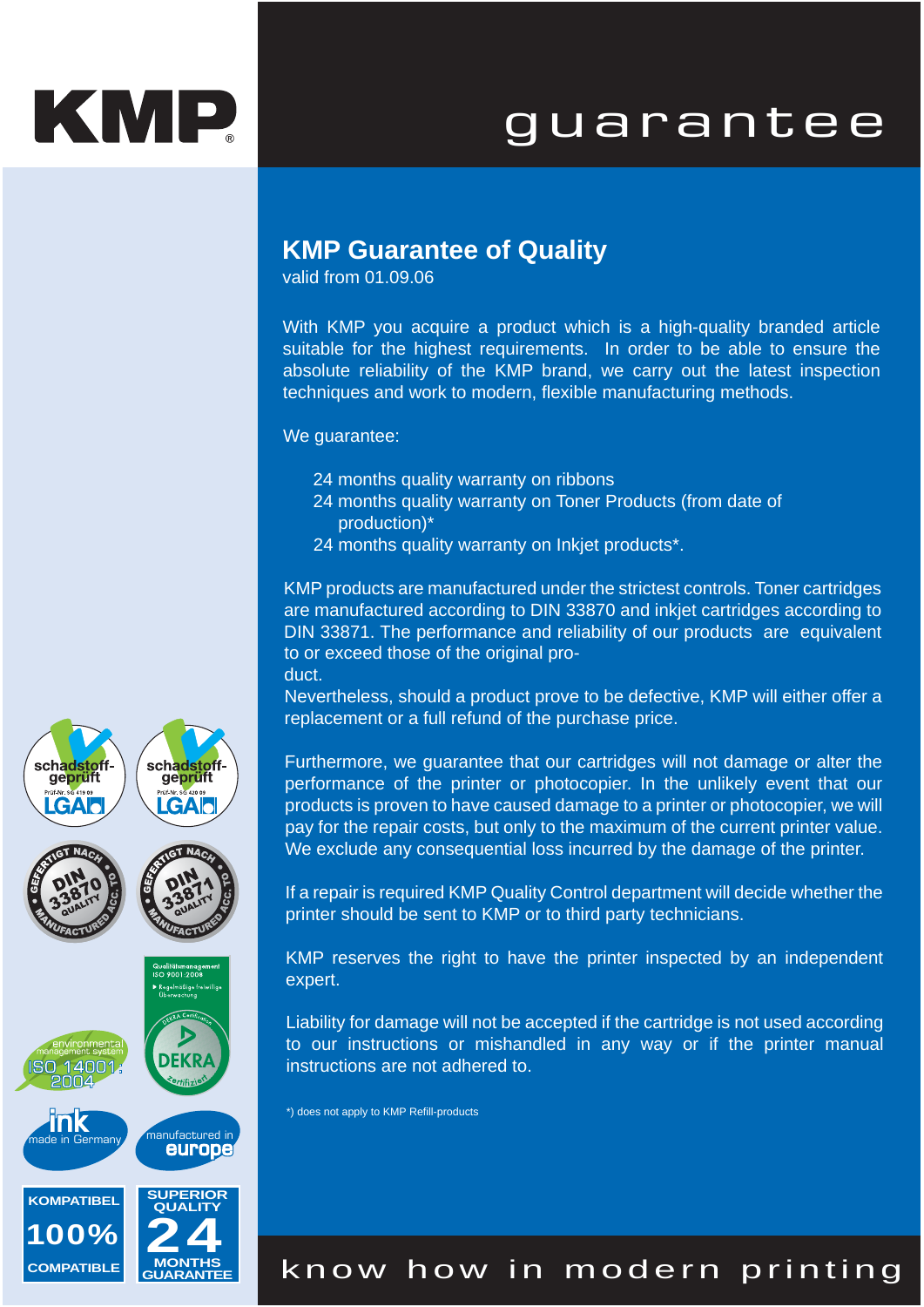# **CERTIFICATE ISO 9001:2008**

**DEKRA** Certification

DEKRA Certification

DEKRA Certification

**DEKRA** Certification



hereby certifies that the company



**business field:**  Development, production and distribution of printer consumables **location:**  Pfarrer-Findl-Straße 40 \* D-84307 Eggenfelden Ckyné 297 \* CZ-38481 Ckyné

has successfully implemented the above mentioned quality management system according to the standard (11/2008) and applies it effectively. The conformity was inspected during the certification audit documented in audit report no. A10111594. This certificate is only valid in connection with the successful performance of the surveillance audits.

| This certificate is<br>valid from:      | 25.05.2011                                               | Date of the first<br>certification: | 27.02.2002                                                                                                 |  |
|-----------------------------------------|----------------------------------------------------------|-------------------------------------|------------------------------------------------------------------------------------------------------------|--|
|                                         |                                                          |                                     |                                                                                                            |  |
| This certificate is                     |                                                          | Certificate                         |                                                                                                            |  |
| valid until:                            | 13.04.2014                                               | registration no.:                   | 90202152/4                                                                                                 |  |
| Last                                    |                                                          |                                     | Duplicate                                                                                                  |  |
| audit day:                              | 14.05.2011                                               |                                     |                                                                                                            |  |
| mila<br><b>DEKRA Certification GmoH</b> | Certification<br><b>DEKRA</b><br>LO.<br>"Mgart, Handwerk |                                     | <b>ITION ARR</b><br>TGA TRÄGERGEMEINSCHAFT FÜR AKKREDITIERUNG<br>GERMAN ASSOCIATION FOR ACCREDITATION GMBH |  |
| Stuttgart, 25.05.2011                   |                                                          | QMS-DGA-ZM-05-91-00                 |                                                                                                            |  |